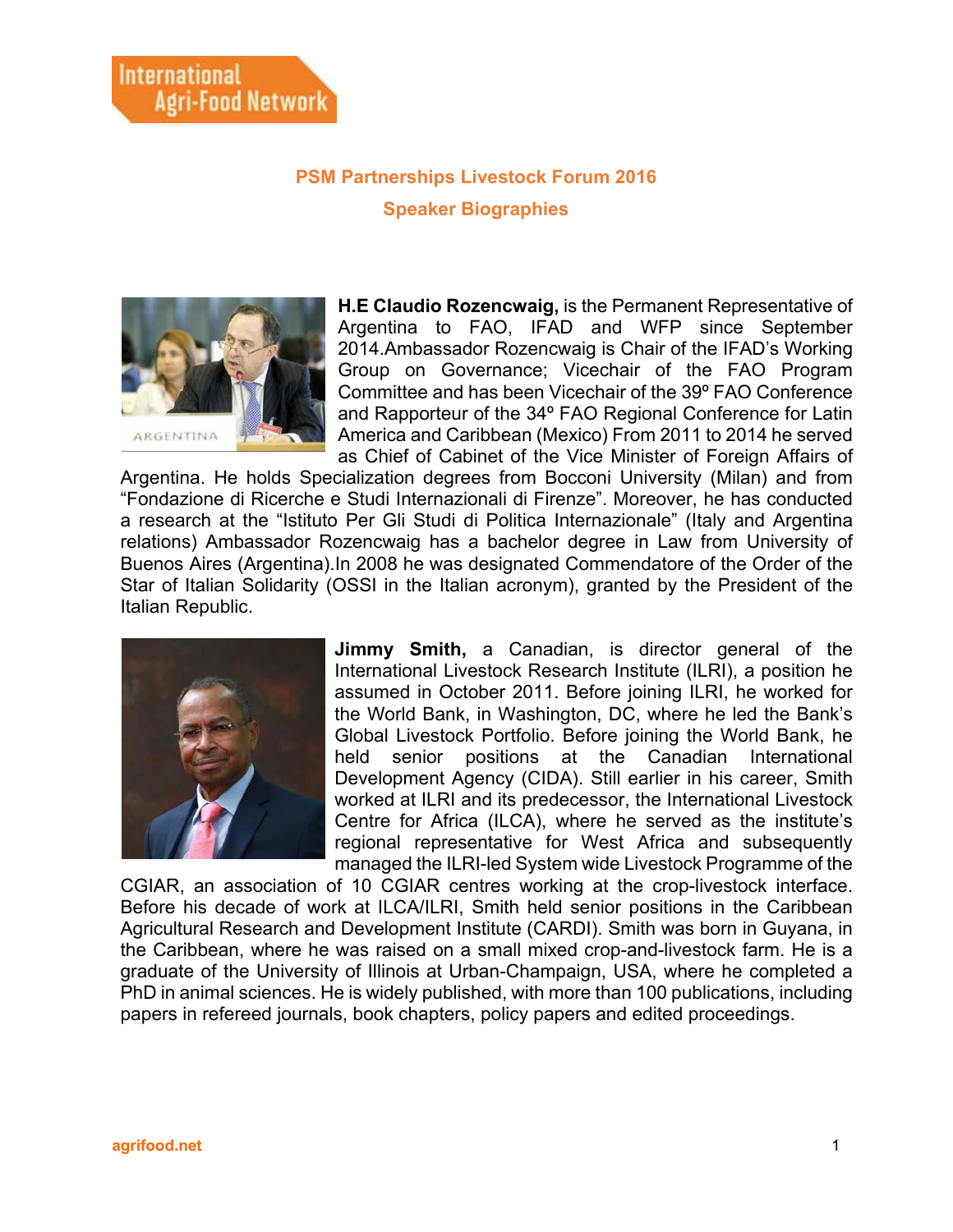## **International Agri-Food Network**



**Kasper Thormod Nielsen** is the Director Trade Policy for Arla Foods. Kasper has worked at Arla since September 2011. He is responsible for global trade policy and food regulatory affairs. He supports the various business groups within Arla to create a sustainable business, get access to market and to ensure compliance with food regulatory affairs, including marketing law, food labelling and claims, globally. He has a background in law, but has worked intensively with food and agricultural law and policy since he graduated in 2000. First, in the Danish Agricultural Ministry, later in Brussels as consultant for the Dairy sector and now in Arla Foods



Luis Jimenez-McInnis Luis Jiménez-McInnis is Director of the Partnership and Resource Mobilization Office in the International Fund for Agricultural Development (IFAD). He joined IFAD in February 2010 as Special Adviser to the President. Prior to this, Mr Jimé nez-McInnis was First Officer in the Executive Office of United Nations Secretary-General Ban Ki-moon. As part of the Strategic Planning Unit, he was tasked with the Secretary-General's climate change agenda. Working with the UN since

1999, he has also been involved in peace and security issues in Colombia and Haiti with the UN Department of Political Affairs. Before joining the UN Secretariat, Mr Jimé nez-McInnis served as Policy Analyst in the Office of Development Studies in the United Nations Development Programme. Prior to his UN career, he was the Research Associate for Latin America Studies at the Council on Foreign Relations in New York. He holds an A.B. in Political Science and International Relations from Brown University and a Master of International Affairs from Columbia University, both in the United States.



**Hanne Søndergaard**. In early 2016, Hanne Soendergaard was appointed EVP/CMO in Arla Foods and as such, she is heading Arla Foods' global Marketing & Innovation team. Hanne joined Arla's global team in 2010 as SVP for the BSM category, took on the responsibility for the Arla brand in 2011 before she in 2012 moved into the role as SVP to Global Categories & Brands. Before this, she worked 16 years in Arla UK in a number of marketing, sales and commercial roles. From 2007 to 2010, she was deputy CEO with responsible for strategy, farmer relations and corporate communications. Hanne holds an MBA in Business from Aarhus Business School and lives together with her partner in Aarhus.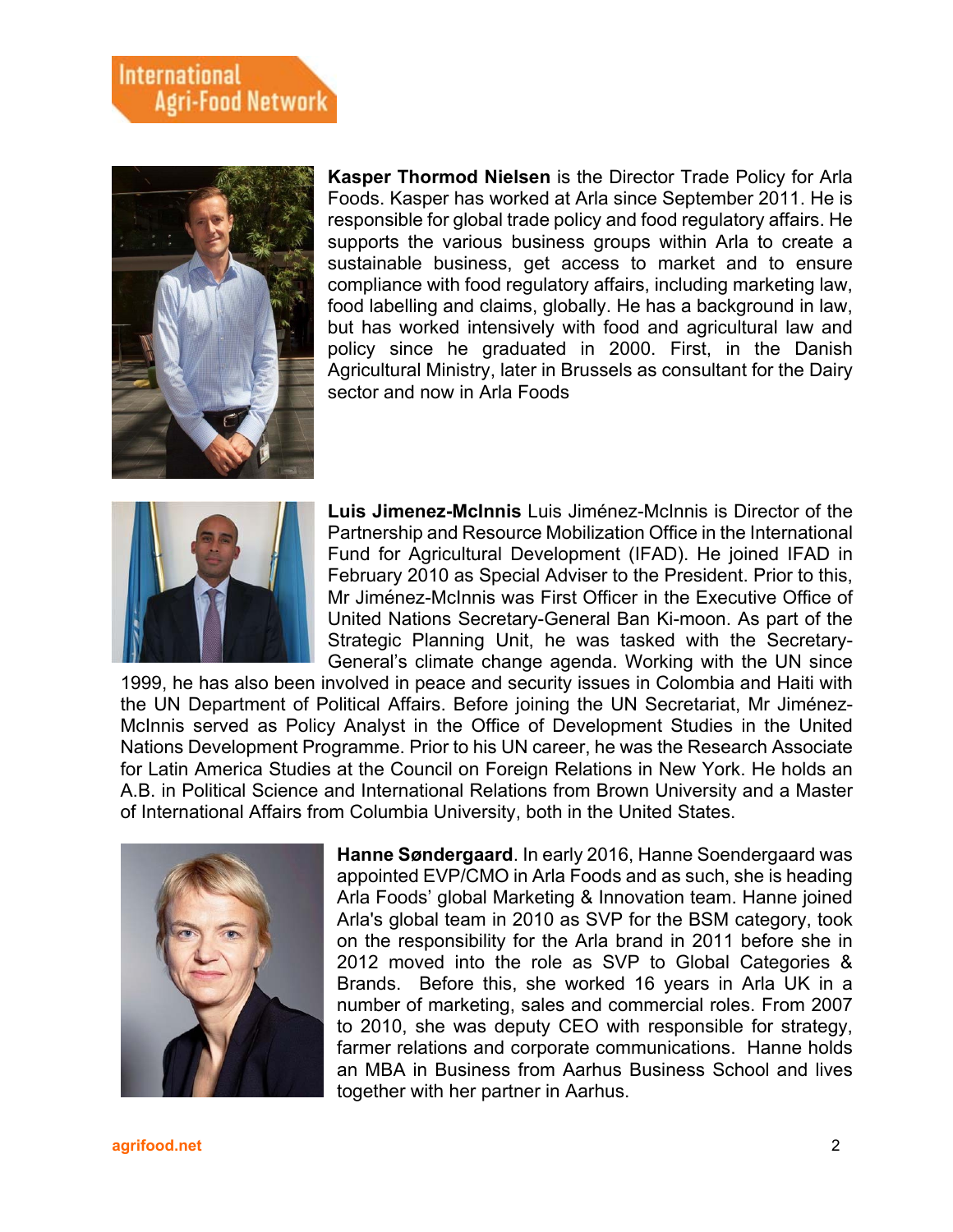

**Antonio Rota,** Mr. Rota's hold a degree in Animal Production Sciences from the Faculty of Veterinary Medicine in Milan (Italy). His career includes twenty-seven years of professional experience in pro-poor farming systems and livestock development, working with the Food and Agriculture Organization of the United Nations, NGOs and private consulting firms, mostly in Sub-Saharan Africa, Asia, Latin America and the Caribbean. His career with IFAD began in 2000 as a consultant, leaving in 2004 to re-join FAO as Livestock Adviser in Afghanistan, where he was responsible for the implementation of the "Rural Poultry Production" and "Integrated Dairy Schemes" Development Projects. He rejoined IFAD in 2006 as Lead Technical Specialist on Livestock Development. Since then, Mr. Rota has been particularly proactive in promoting (i) livestock as a tool for poverty

reduction with smallholder producers and pastoralists, (ii) the integration of livestock-crop systems and conservation agriculture principles as means for sustainable livestock intensification and (iii) climate smart livestock value chain development models throughout IFAD funded projects



**H.E. Dr. Hinrich Tholken** currently serves as the Ambassador and Permanent Representative of the Federal Republic of Germany to the UN Organizations in Rome. Dr. Tholken studied medicine in Germany and United Kingdom and holds a Medical Degree (M.D.) of the University of Heidelberg. After two years as a researcher and medical officer in Heidelberg he joined the German Foreign Service in 1989. He collected first political experiences during the German reunification process as a member of the parliamentary team of the Foreign Office. His foreign postings include Namibia, the Democratic Republic of Congo, the United States and France. In the Foreign Office during his most recent assignment from 2010 to 2015 he lead Germany's initiatives on the implications of Climate Change and enhanced competition for Natural Resources on Foreign and Security Policy. His main activities comprised the initiation

of a UN-SC debate on Climate Change and Conflict in 2011, a regional project on transboundary water cooperation in the Aral Sea Basin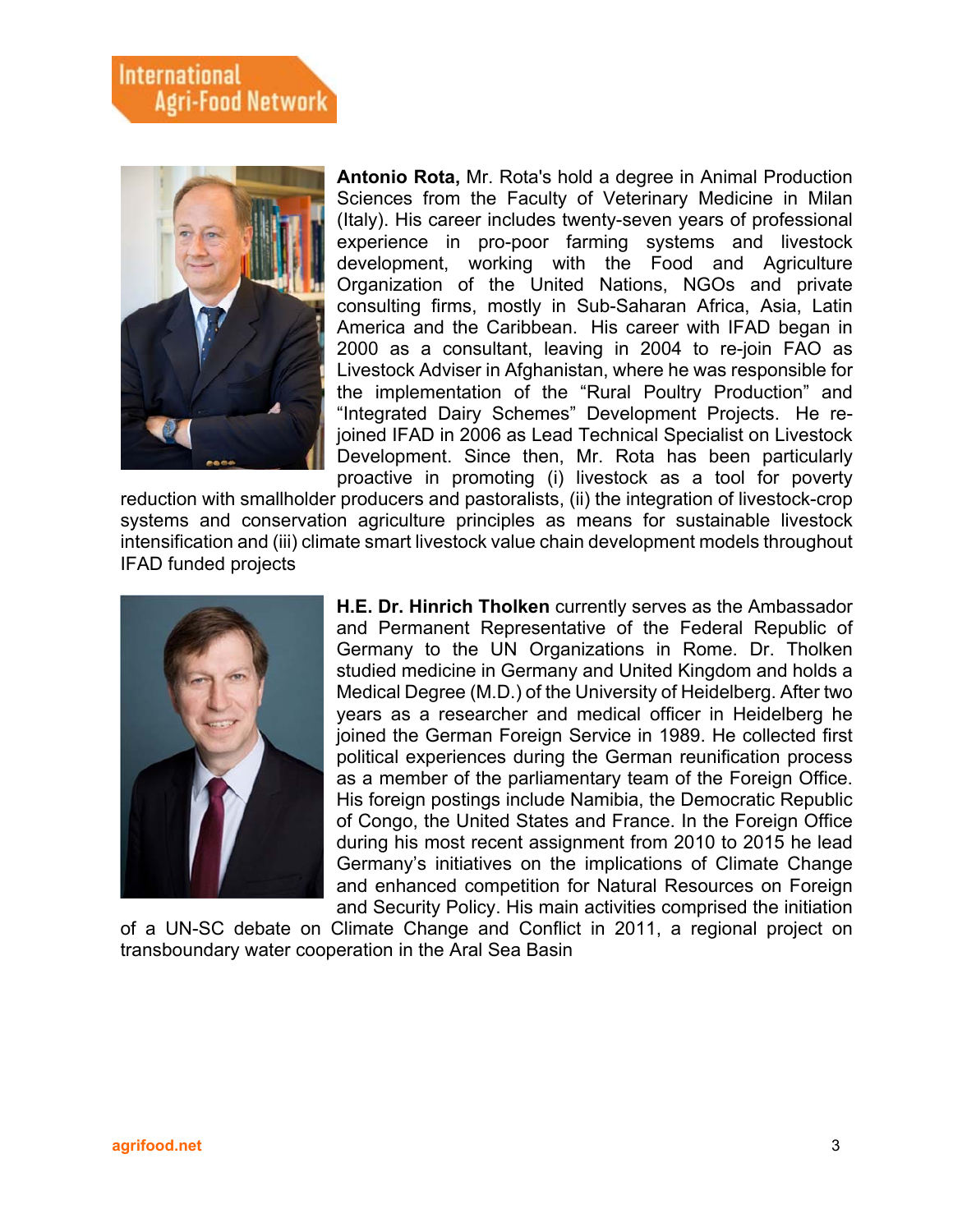

**Riccardo Negrini** undertook his Ph.D. in "Animal Health and Production of Tropical and Subtropical areas" in 2000 with a thesis on the genetic variability of an endangered cattle breed estimated by molecular markers. He spent part of his Ph.D. working at the molecular genetic laboratory of the Institute of Animal Health [UK] gaining experience in the application of a variety of molecular approaches to study animal population genetics. Since 2004 he has been senior researcher in Animal breeding and Genetics at the Institute of Zootechnics where he contributed to several European and National projects. In 2010 he took the position of Technical Director of the Italian Breeder association with the responsibility of the national beef and dairy production recording systems. In 2014 he took the position of

Technical Director of the Italian Sheep and Goat Association. In 2015 he took the position of Technical Director of the Italian Rabbit Association. His scientific interest is in using high-resolution molecular markers to test hypotheses of relatedness within animal population, to examine how genetic diversity is distributed within and among domestic breeds, to infer the demographic history of populations, changes in effective population size and patterns of gene flow and admixture. He has also participated in several international and national research projects as Econogene, Resgen, Trace, Globaldiv, and Nextgen funded by EU and i Selmol e Innovagen funded by italian Ministry of Agricolture and Forestry. More recently he has focused on the application of novel genomic tools for the identification of quantitative traits and on the integration of molecular information into breeding programs. He is authors or co-authors of more than 40 publications on peer reviewed Journals. His h index, according to Scopus database is 19.



**Brian Lindsay,** is UK based and operates a consultancy business bridging the gap between food companies and farming in a quest for mutually beneficial approaches to sustainability challenges. Brian is the Dairy Sectors Global Lead for Sustainability. Currently Brian holds the post of Development Director for the dairy Sustainability Framework, a programme of the GDAA, launched in November 2013.Brian also coordinates the Sustainable Agriculture Initiative Platform's work on sustainable dairy and beef production.

Brian has also completed 2 terms as the Environment Representative on the IDF's Science and Programme Coordination Committee.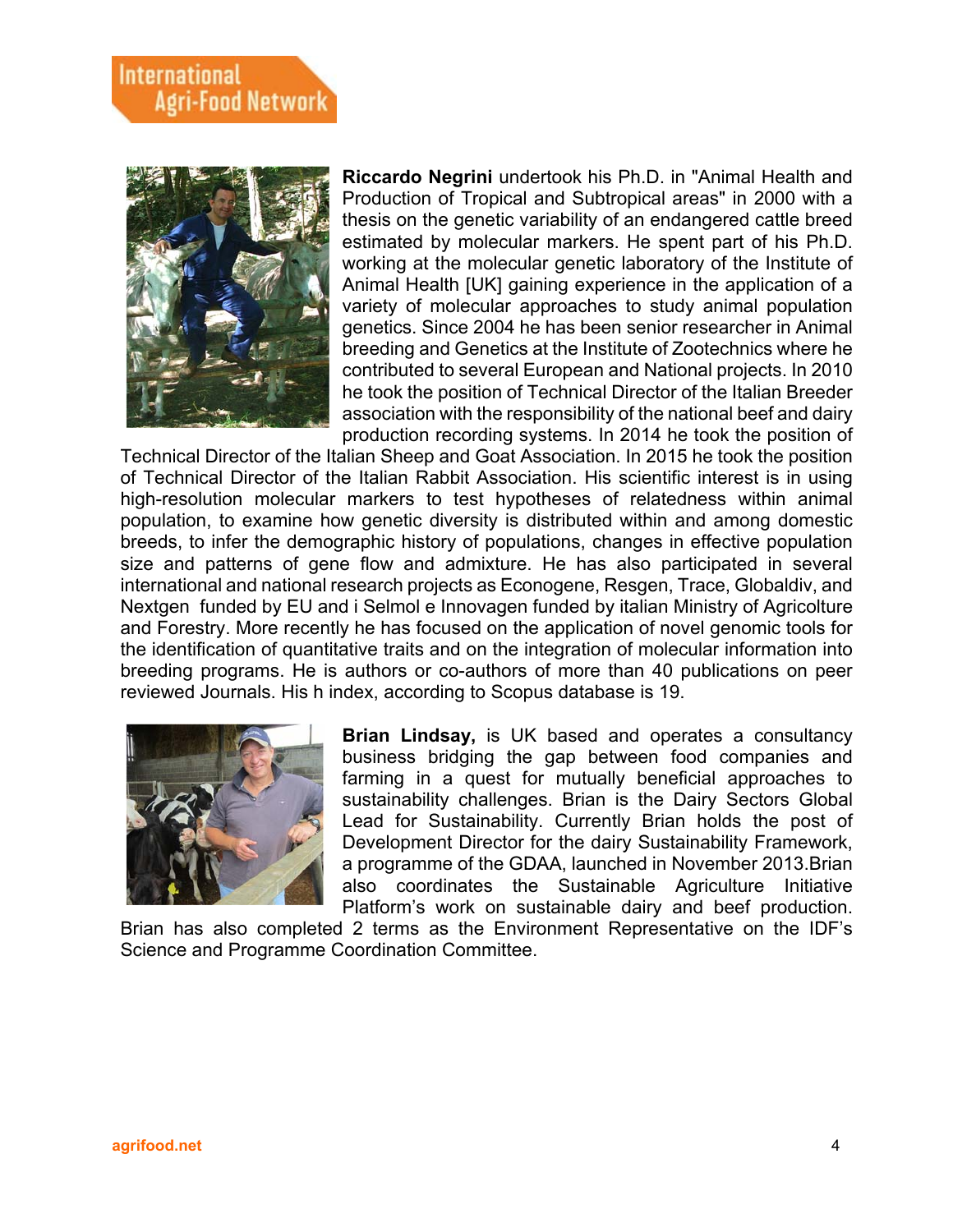

**Dr Juan José Grigera Naon,** Ingeniero Agrónomo (Universidad de Buenos Aires, Argentina), Master of Science in Animal Production (University of Reading, UK), Ph. D. in Animal Nutrition (University of Reading, UK). Cattle Farmer. Member of the Board of Sociedad Rural Argentina, Director of the Institute of Economic Studies and International Negotiations, Sociedad Rural Argentina, Chairman of the Committee of Beef Production , Sociedad Rural Argentina. Former Vice President of Meat and Meat Products Committee, International Federation of Agricultural Producers. Member of the Board of the Argentine Beef Promotion Institute (IPCVA). Member of the Board of International Meat Secretariat (IMS). Member of the Sustainable Meat Committee of IMS. Member of the

Specialized Section of Meat, United Nations Economic Commission for Europe. Professor of Beef Cattle Production, Faculty of Agronomy, Universidad de Buenos Aires, Argentina. Former Deputy Dean of the Faculty of Agronomy, Universidad de Buenos Aires, Argentina.



**Camillo de Camilis,** Program Manager and Scientific Adviser, Livestock Environmental Assessment and Performance (LEAP) Partnership, FAO



**Abdou Fall** is the Programme Manager for the Milky Way to Development within the Billital Maroobé Network, which represents 500.000 pastoralist livestock breeders and milk producers in 9 West African countries (Togo, Burkina Faso, Senegal, Niger, Mali, Nigeria, Mauretania, Tchad and Benin). Billital Maroobe forms a regional reference point for livestock farmers and pastoralists, and works to defend their economic, political, social and cultural interests. Abdou Fall is a Capacity Building Expert and a Nutritionist and Food Engineer by

profession. He has more than 20 years of experience in supporting rural development, particularly within nutrition and food security.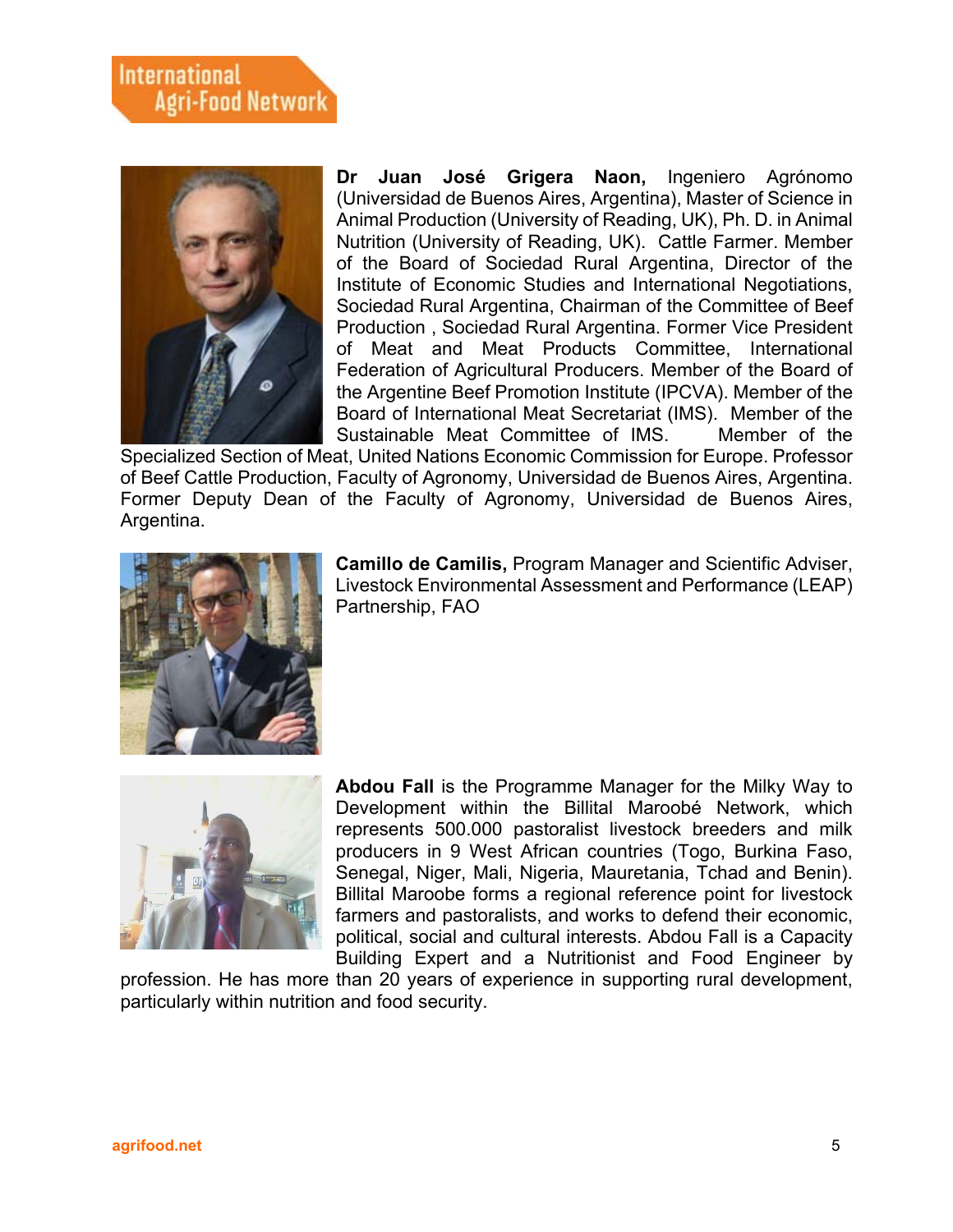

**Pierre Ferrari,** As president and CEO of Heifer International, Pierre Ferrari joined in 2010 with more than 40 years of business experience. Ferrari has a keen interest in sustainable and ethical development and the methods needed to get there. He is a marketer and entrepreneur and more recently, a social venture developer. He worked for many years with Coca-Cola USA, before deciding in 1995 to focus his energies and business acumen on social issues and to use his skills and aptitude to help, invest in and partner with people living in

material poverty to help them achieve self-sufficiency, independence and health, goals that directly align with Heifer's empowerment-oriented mission. Ferrari is also a former chair and current Board member of Ben and Jerry's Homemade Ice Cream, which seeks to meet human needs and eliminate injustices, focusing on children and families, the environment and sustainable agriculture on family farms. As part of his service with Ben & Jerry's, Ferrari led the board to firm up its global commitment to fair trade by 2013 with its vanilla, cocoa and coffee farmers, etc., a course that matches well with Heifer's work with smallholder farmers. Ferrari holds a master's degree in Economics from The University of Cambridge and a MBA from Harvard Business School.



**Anne-Marie Neeteson** represents the International Poultry Council, the international organisation of the poultry meat sector. Anne-Marie is Global Vice President Welfare and Compliance of Aviagen Group, a global primary breeder of meat chickens and turkeys. Before Aviagen, Anne-Marie has led the European Forum of Farm Animal Breeders, the EC recognised technology platform FABRE TP and set up a Code of Good Practice based on sustainability Code-EFABAR. Anne-Marie is a graduate from Wageningen University (Netherlands, animal breeding and genetics, and animal behaviour). She is married and has two grown up sons.



**Laurence Rycken** is a Technical Manager at the International Dairy Federation, Brussels, Belgium where she provides scientific, technical and strategic direction in an international setting. A nutritionist and registered dietician from the Catholic University of Louvain-la-Neuve in Belgium, she has proven experience in facilitating the collaborative work of global nutrition experts and intergovernmental organizations. She ensures the objectives of the different working groups are met and fit into the overall policy of the Federation. In 2008-2009 she engaged in a humanitarian project in the Democratic Republic of Congo on the "Evaluation and prevention of iodine deficiency in Kapalowe, Lubumbashi, RDC". As the only nutritionist in a multidisciplinary environment, she bridged the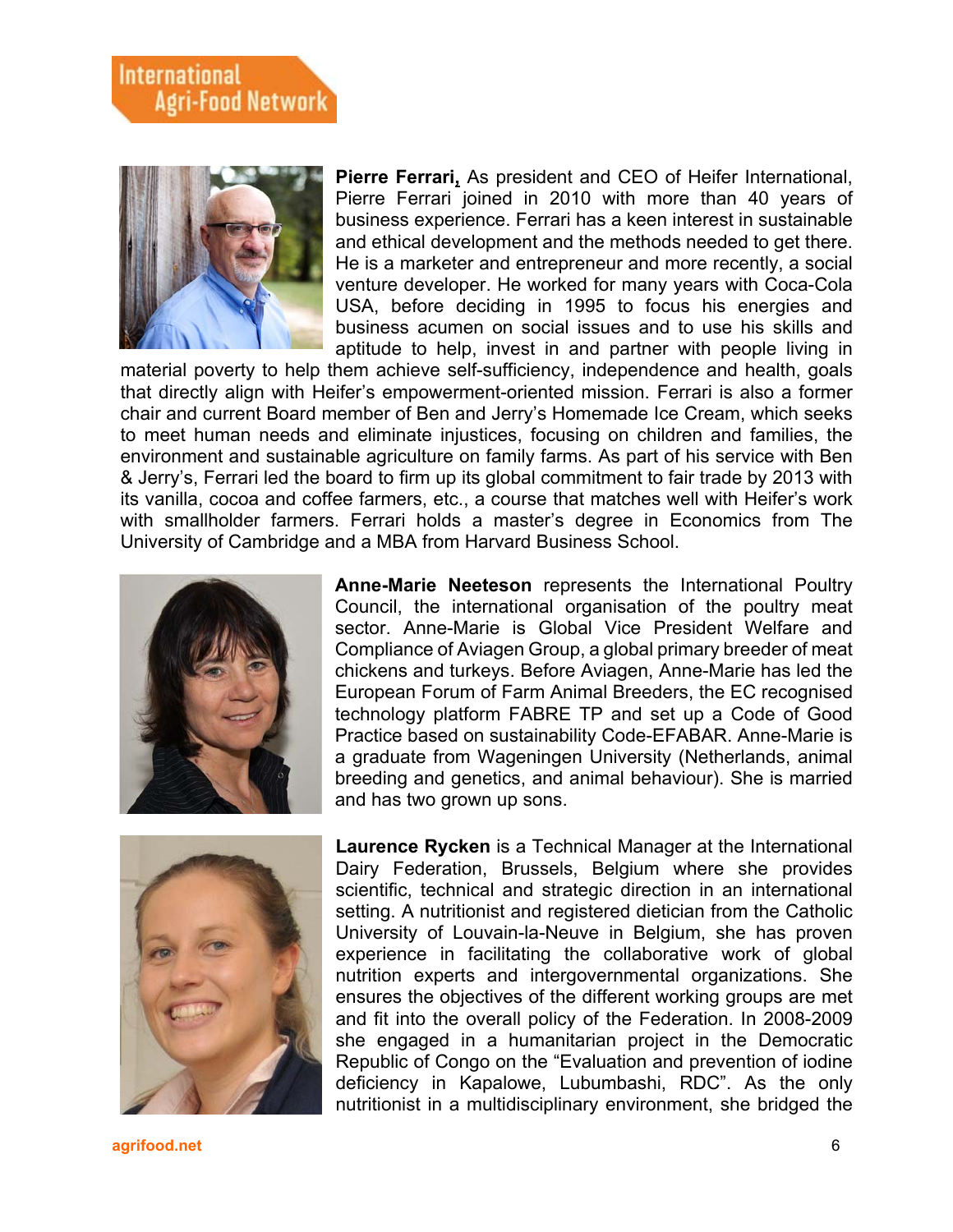## **International Agri-Food Network**

diverse disciplines and translated the scientific information into practical guidance on more nutritional local eating habits.



**Mary Ann Binnie** is Manager of Nutrition and Food Industry Relations with the Canadian Pork Council. In this role, Ms. Binnie leads the Council's nutrition strategy and communications, which includes health professional partnerships, nutrition advocacy and technical affairs. Ms. Binnie is the Chair of the International Meat Secretariat's Human Nutrition and Health Committee.



**Thomas Pavie** is a Doctor of Veterinary Medicine, and has a M.Sc. in Veterinary Public Health from ENSV, the French OIE Collaborating Centre for Training of Official Veterinarians. He also attended the FSIS Meat and poultry inspection seminar for international government officials (USDA, Washington). He is an experienced and versatile regulatory affairs specialist and adviser for agriculture and food, with 20years of professional experiences both in Industry and Public administration. Is able to turn complex objectives into well-accepted results through a business oriented approach. Known for pioneering, connecting people and strategic insights in relevant international networks. Motivated planner and organiser, he works efficient

and effective in a multicultural environment.



**Carel du Marchie Sarvaas** is Executive Director of HealthforAnimals, the global animal medicines association. HealthforAnimals represents the top 10 global companies (Bayer, Boehringer Ingelheim, Ceva, Elanco, Merck/MSD, Merial, Phibro, Vétoquinol, Virbac, Zoetis) and 29 national associations. Carel has been a government affairs and communications professional for 25 years. He joined in 2014 HealthforAnimals after holding the position of Director at EuropaBio, the Biotechnology Association. Prior to EuropaBio, Carel worked at international consultancies and

think tanks in Brussels and Washington DC. He is Dutch national, married, has four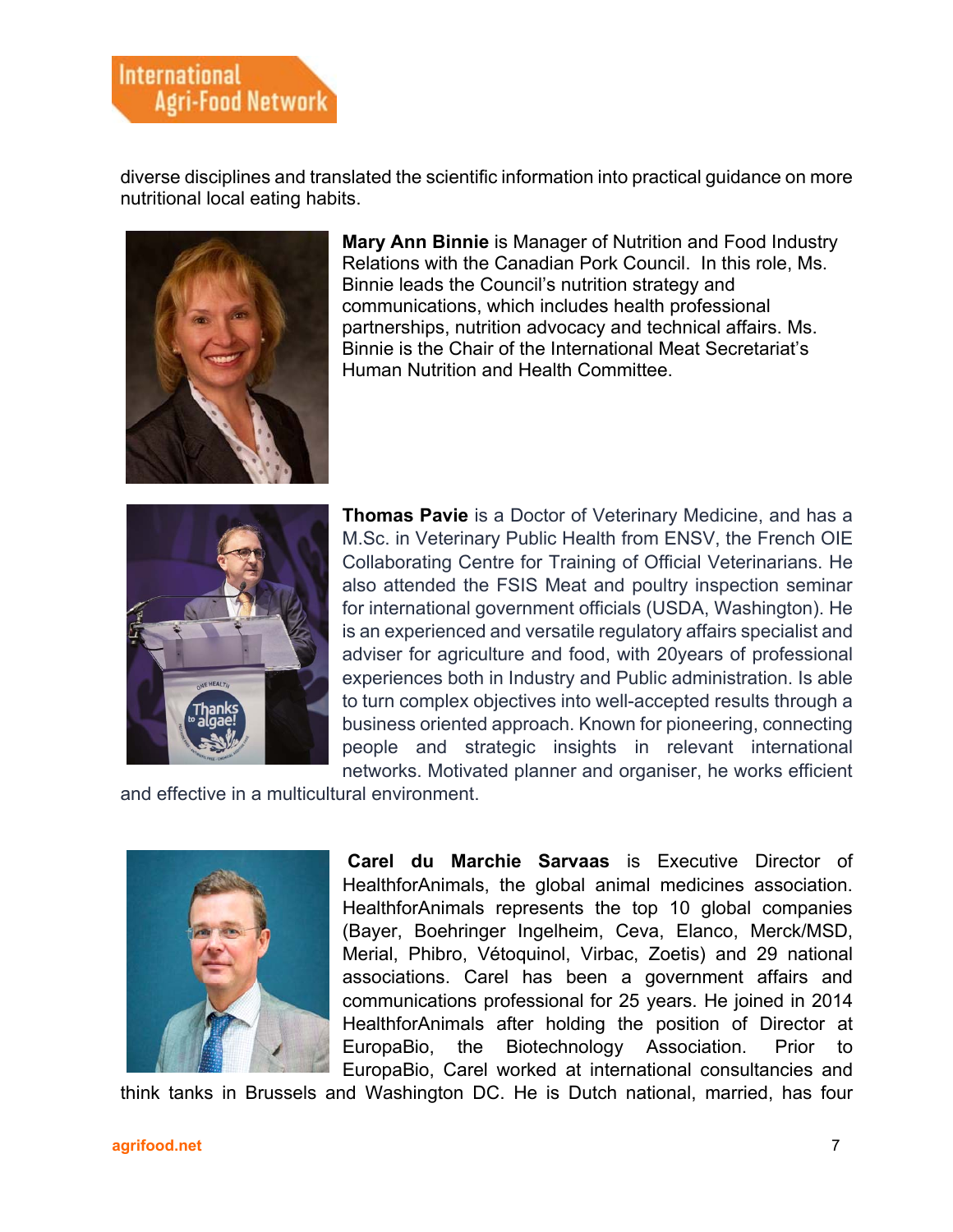children and holds degrees from the University of Leiden and the Johns Hopkins University.



**Dirk-Jan Verdonk** is the Head of Programmes at the Dutch office of World Animal Protection. Since 2008, he works on multiple animal welfare issues related to sustainable development and responsible business conduct and has been involved in, amongst other processes, ISO26000, Rio+20 and the Principles for Responsible Investment in Agriculture and Food Systems of the Committee on World Food Security. In the Netherlands, he is chair of the Animal Coalition, a platform of 17 animal welfare organizations working together to advance animal welfare in national policy. Verdonk holds a PhD in cultural history from Utrecht University. His dissertation

on the history of human-animal relationships through the lens of food was awarded the research prize Praemium Erasmianum for outstanding dissertations in the fields of the Humanities, Social Sciences and Law.



**Olivier Espeisse,** Olivier Espeisse is currently a Government Affairs Director for Elanco Animal Health in EU and Africa. His functions include numerous assignments for trade association and contacts with the World Health Organization, the World Animal Health Organization, the Food and Agriculture Organization, Codex Alimentarius, the European Commission and Parliament and many other governments. He has graduated from the Maisons-Alfort veterinary school in 1981, and from Bowling Green State University (Ohio) as an MBA in 1989. After several years of dairy practice in Normandy, he has moved to Elanco Animal Health where he developed wide

experience in regulatory, marketing, technical support and management across Europe. His areas of expertise are antibiotic resistance and residues of veterinary medicines.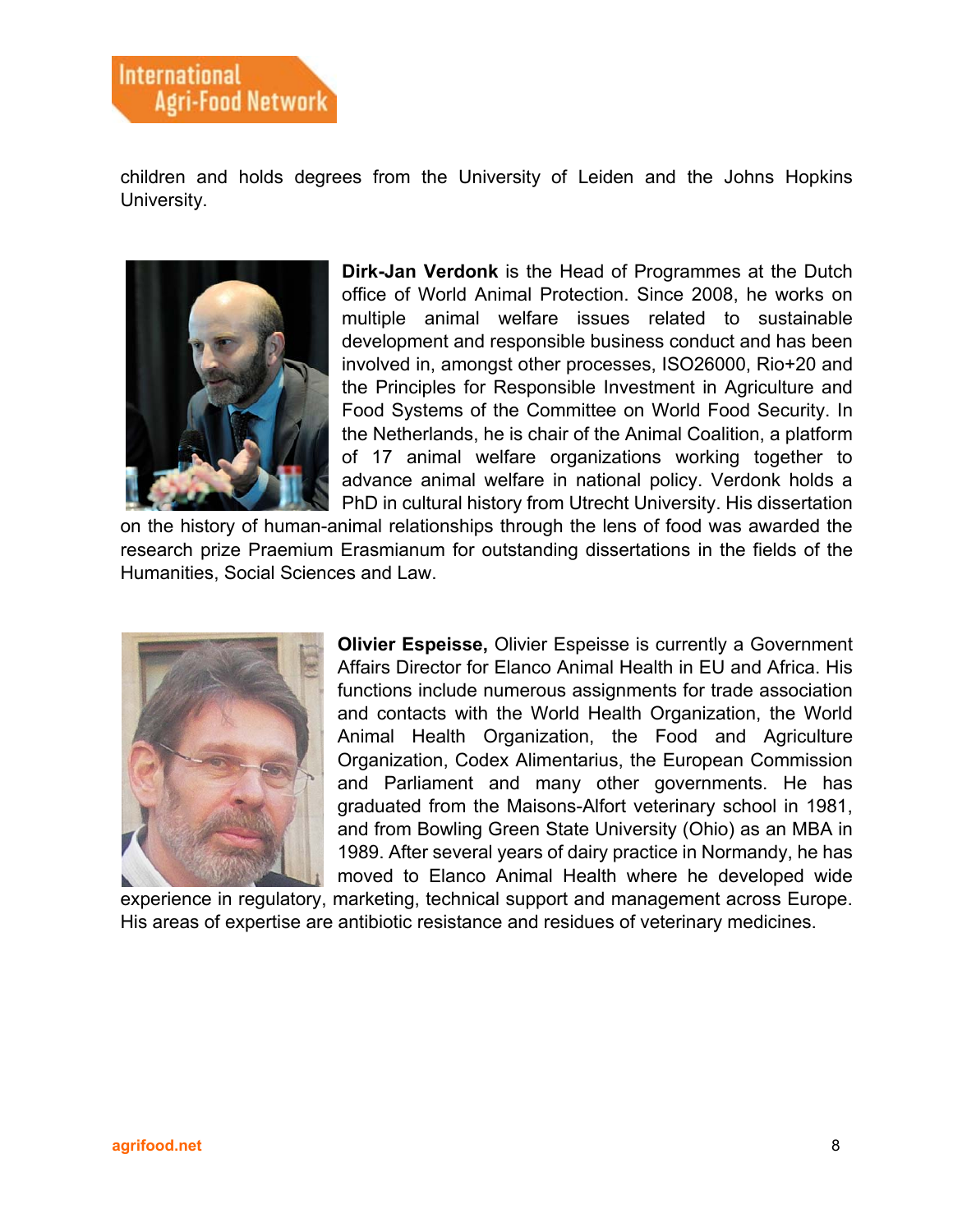## **International Agri-Food Network**



**Nico van Belzen,** Since May 2012, Dr. Nico van Belzen is Director General of the International Dairy Federation, which represents the dairy sector worldwide, especially towards intergovernmental organizations. From 2003-2012, he was the Executive Director of the European branch of the International Life Sciences Institute (ILSI Europe), which facilitates scientific cooperation on food safety and nutrition between government, academia and industry. He represented ILSI Europe, and sometimes ILSI worldwide, towards EFSA, EC, FAO, WHO etc. From 1998-2003, he held R&D management positions at DMV International, the business-to-business division of Campina, where he established a new laboratory to study the efficacy of bioactive ingredients and was involved in product development,

biochemical and physical analyses of food ingredients and pharmaceutical excipients and marketing support. From 1994-1998 he was research group leader at the department Hematology, Erasmus University Rotterdam (NL), using rearranged immunoglobulin genes as markers for B-cell non-Hodgkin's lymphoma. At the same university, from 1990- 1994 he was research group leader at the department Pathology where he cloned cancerrelated genes, e.g. Drg1/NDRG1 that is now used in cancer diagnostics. He received a PhD in cell biology from the University Utrecht (NL) in 1990



**Ruaraidh Petre** (pronounced Rory Peter) Executive Director, Global Roundtable for Sustainable Beef. Ruaraidh is Scot with a background in animal production and farm management; his early career was in commercial farming and ranching in the UK, New Zealand and Australia. He has an MSc in Tropical Animal Production and Health from the Veterinary faculty in Edinburgh, and prior to that studied agriculture, also in Edinburgh, with specialisations in livestock. After his time in farm management, he worked in India on dryland farming systems, followed by Pakistan and Afghanistan where he directed a veterinary

training and support program covering much of Afghanistan. He then moved to Netherlands, where he worked with a consulting firm securing financial support for agricultural investments in Africa, Asia and South America. This was followed by a move in 2007 to Southern Africa where he directed a regional farmer support programme, predominantly concerned with access to markets for small scale producers. At that time he became involved in the formation of the Global Roundtable for Sustainable Beef from 2010 onwards and was the first president of the organisation until he left Southern Africa in 2012. He is now based in the Netherlands again and is the Executive Director of the Global Roundtable for Sustainable Beef, where he has overseen the development of global principles and criteria for sustainable beef, and is now working with national roundtables to create a benchmarking system to extend the work of GRSB into all major producer countries.